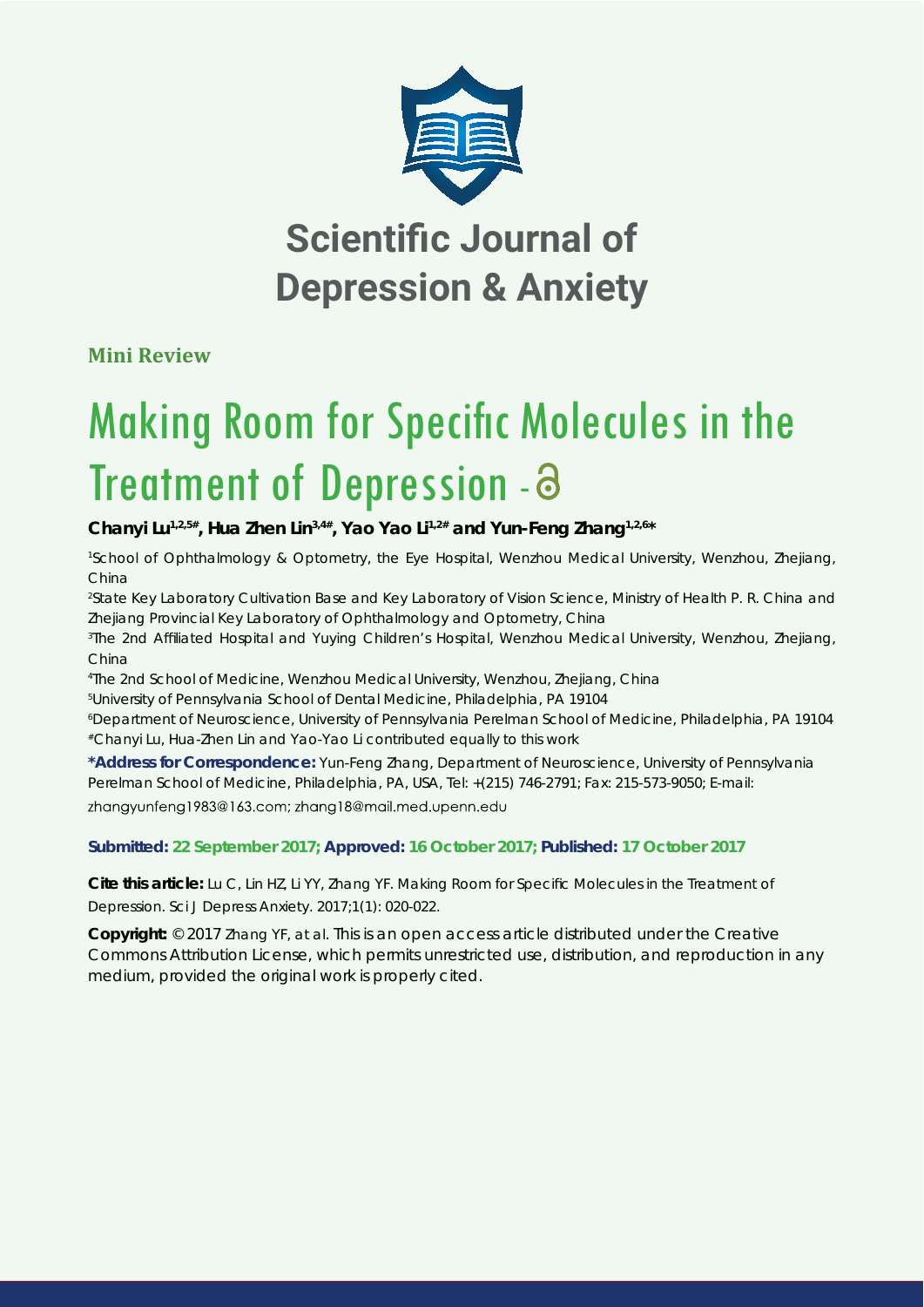#### **INTRODUCTION**

Depression as one of the most prevalent and life-threatening forms of mental illness affects about 1/5 of the world's population [1], and the number of patients suffering from it is still increasing [2]. The understanding of the pathophysiology and the treatment of this disorder remains greatly challenging to modern medicine. Though many different antidepressants were commercially available during the past years, not all patients were treated satisfactorily accompanied with some potential side effects of these drugs [3,4]. This highlights the imperative to the continuous search for new alternatives for the treatment of depression [5,6]. Some recent studies documented that some specific molecules such as chrysin [6], oxytocin [7], P11 [8], and OTX2 [9] are closely related to depression/depression-like behaviors, which suggests potentially important roles of these molecules in the treatment of depression. The current review will summarize some recent studies which focus on the potentially causal relationship between specific molecules and depression/depression-like behaviors with an aim to provide some insights into the therapeutic treatment of depression.

Some natural products from plants have been identified as supplemental interventions to treat or prevent central nervous system disorders, including depression [5,6,10-14]. In a mouse behavioral model of depression, green tea polyphenols could remarkably decrease immobility in both the Forced Swimming Test (FST) and Tail Suspension Test (TST), indicating the antidepressant-like effects of green tea polyphenols [5]. This natural compound could also reduce serum corticosterone and Adrenocorticotropic Hormone (ACTH) levels, suggesting that these antidepressant-like effects may involve the inhibition of the Hypothalamic-Pituitary-Adrenal (HPA) axis. Resveratrol is another kind of natural polyphenol abundant in *polygonum cuspidatum*. In a rat model of depression induced by the Chronic Unpredictable Mild Stress (CUMS), resveratrol could reverse the behavioral abnormalities and the elevated serum corticosterone levels observed in CUMS-treated rats, revealing the strong antidepressant-like effects of resveratrol [14]. Additionally, it was confirmed that such antidepressant-like effects were partly due to the mediation by normalizing serum corticosterone levels while up-regulating Phosphorylation Of Extracellular Signal-Regulated Kinase (pERK), cAMP response element-binding protein (pCREB) and Brain Derived Neurotrophic Factor (BDNF) levels in the hippocampus and amygdala. Interesting, chrysin as one important kind of natural polyphenols has also been studied more extensively due to its satisfactory effects on antidepressant therapy. Compared with fluoxetine, chrysin exhibited equivalent antidepressant effects on behavioral, neurotrophic and biochemistry aspects in a CUMS-induced mouse model of depression [12], which is possibly dependent on the up-regulation of BDNF and Nerve Growth Factor (NGF) levels. The potential role of chrysin for the treatment or supplementary treatment of depression was further reinforced by a recent study indicating that chrysin could ameliorate the depressivelike behaviors of a mouse model of agitated depression [6]. Beside polyphenols, another plant compound hesperidin could also produce antidepressant-like effects in mice through its interaction with the L-arginine-Nitric Oxide (NO)-Cyclic Guanosine Monophosphate (cGMP) pathway [13]. Collectively, natural products such as polyphenols and hesperidin from plants have great potentials in the antidepressant therapy, which may mediate by the regulation of cell signal pathways and neurotrophic/growth factors in specific brain areas. The role of these natural products in antidepressant-like effects also highlights the great possibility and perspective in exploring some other natural compounds potentially endowed with powerful effects in the treatment of depression.

Dysfunction or abnormal regulation of some proteins in specific brain areas are tightly closed with certain neurological disorders [15,16], including depression [7-9,17]. Great efforts have been made appealing to pay more attention to the crucial role of oxytocin in depression [7]. In the previously informative review, the authors detailed the interactions between the oxytocinergic system and HPA axis functioning as well as with monoaminergic activity. Moreover, oxytocin variations pertaining to variations of growth factors and inflammatory immune system changes that were implicated in depressive disorders were also examined. It was implicated that oxytocin was directly or indirectly involved in the development of depression, and reminded the necessary consideration of salient roles of oxytocin in future studies. In addition, the multifunctional protein p11 (also known as S100A10) has also been documented playing an important role in regulating depression-like behaviors [8,17]. A very recent study showed that knockdown of p11 expression in mouse Lateral Habenula (LHb) ameliorated the stressed-induced depressionlike behaviors while the chronic stress induced up-regulation of p11 in LHb promoted the depression-like behaviors [8]. This work by Seo et al. highlighted p11 in LHb as a key molecular determinant regulating depression, and implicated LHb as an emerging brain region for investigating the pathophysiology of depression. Another new research dependent on RNA-sequencing recently reported that the developmental transcription factor Orthodenticle Homeobox 2 (OTX2) could mediate gene expression in Ventral Tegmental Area (VTA) during specific developmental periods in a stress-induced mouse model of depression, which, in the end, produced a life-long depressive like-primed state of mice [9]. This work indicated that OTX2 could regulate negative emotions even in the putative brain reward region, VTA. It also implied that certain proteins, though as single molecules, could produce significantly global depressive-like behavior changes under extraordinary circumstances, which could be supported by a previous study focusing on the relationship between β form of calcium/calmodulin-dependent protein kinase type II (βCaMKII) in LHb and depression [18]. It was documented that βCaMKII was remarkably up-regulated in the LHb of learned helpless rat model of depression, which could be rescued by antidepressants. Interestingly, increasing β- rather than α-CaMKII in the LHb was sufficient to induce profound core depressive symptoms such as behavioral despair and anhedonia. This work underscores βCaMKII as a key molecular determinant of depression depending on its powerful regulation of LHb neuron function. The crucial roles of p11 and βCaMKII in LHb as well as OTX2 in VTA in depression suggest that abnormal regulation of specific proteins involved in depression occurs in both brain regions (LHb) primarily encoding aversive signals [19] and areas (VTA) mediating reward signals [20].

Collectively, the severity and economic burden resulted from depression, the side effects of some antidepressants, as well as the great challenge of understanding the pathophysiology and the treatment of this disorder makes it imperative to a continuous search for new alternatives for the treatment of depression. Making room for specific molecules like aforementioned and continuously exploring new molecules pertaining to depression in specific target brain areas will definitely help to decipher the molecular and cellular basis of depression, and will shed some lights on the future clinical treatment of depression.